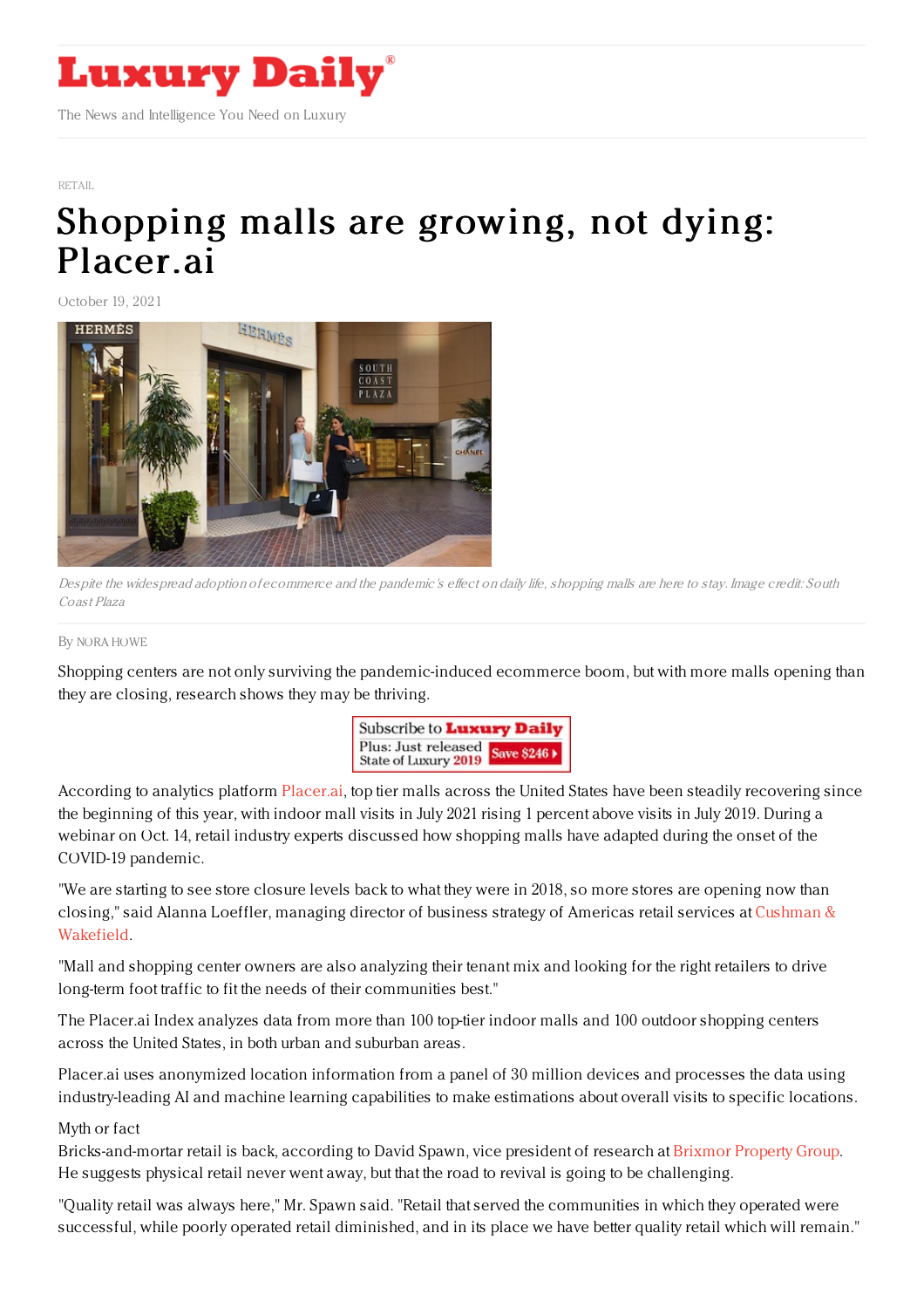

Sephora entered a long-term strategic partnership with department store chain Kohl's to grow its footprint across the U.S. and reach affluent suburbanites. Image credit: Sephora

The suburban shift is also here to stay, and it is going to give a significant boost to suburban-based retail.

"First, the pandemic drove city dwellers to look for more space," Ms. Loeffler said. "Second, millennials, who are the largest segment of our population, are starting families and looking for larger homes, and that really helped to drive the migration to the suburbs.

"I think we might start seeing some of these urban chains following the consumers to the suburbs," she said. "It will be very interesting to see how that retail mix changes."

Without a significant boom in housing construction, however, urban residents may find it challenging to leave their respective cities.

"From a retail perspective, I imagine it is the quality of the people in the suburbs that will make the difference, not necessarily the number of people," Mr. Spawn said.

In terms of city recovery, both experts agreed that city recovery is possible, but it will take time and some will recover faster and stronger than others.

Part of this recovery relates to changes in work styles, with remote work becoming more permanent and acceptable than simply an immediate solution to a problem.

"I believe a flexible work environment is here to stay," Ms. Loeffler said. "I think there are many reasons why going into an office is important.

"However, we have been looking at what amenities building owners and companies need to offer to drive that return-to-office," she said. "We are going to see a lot of innovation around office retail."

In terms of mall recovery, companies will continue to invest in top-tier shopping malls which will in turn attract retailers.



Shopping malls that work with their retailers to serve the wants and needs of their communities will thrive. Image credit: Visit Phoenix

"Eventually, what we may see is a super top-tier group of about 35 centers who are going to drive innovation across the country," Mr. Spawn said.

Malls are now bringing in retailers that are offering new experiences geared to the needs and wants of their communities.